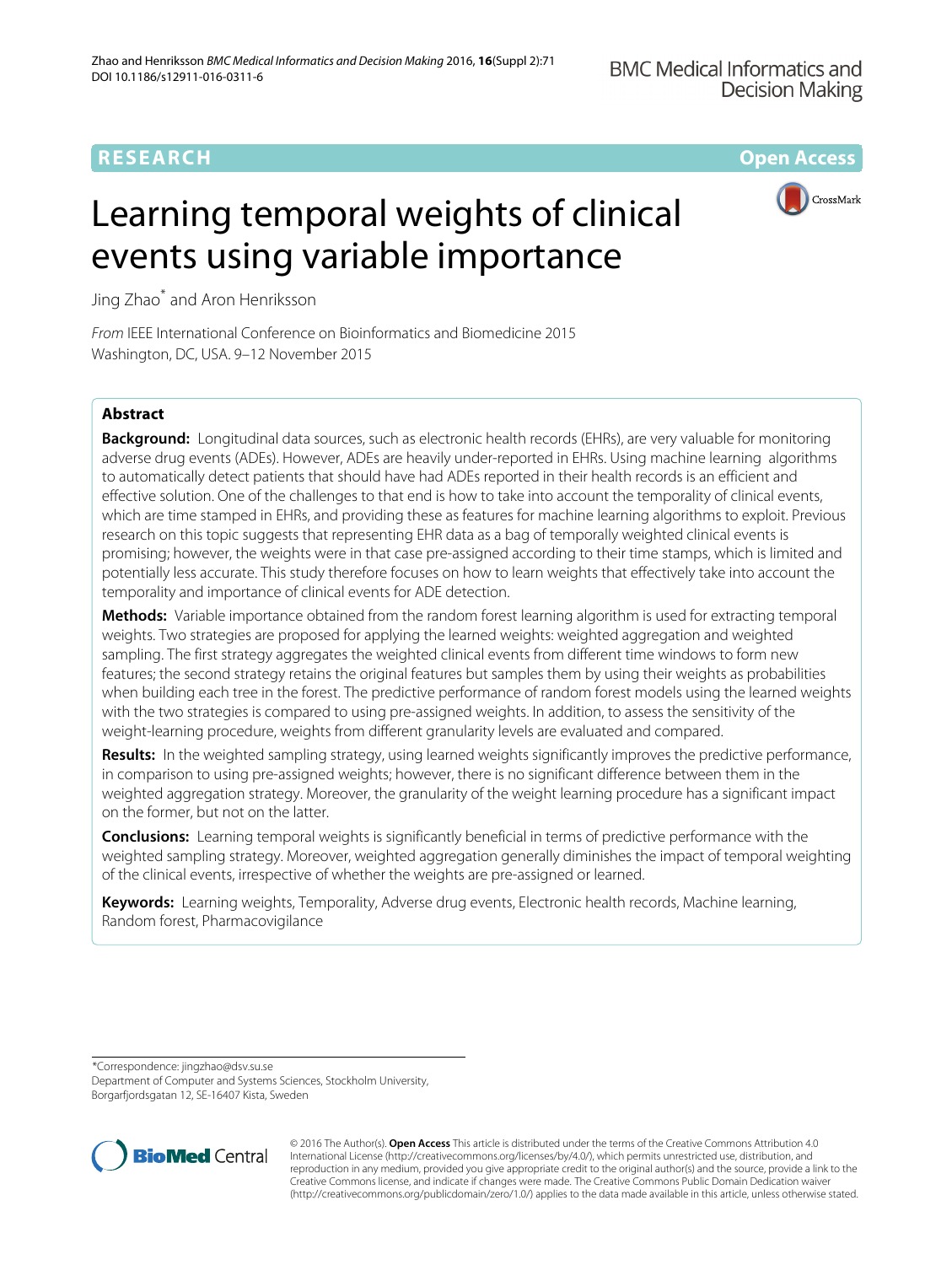## **Background**

Adverse drug events (ADEs) have become a major public health problem by causing approximately 2.4 to 12.0 percent of hospital admissions worldwide [\[1–](#page-10-0)[3\]](#page-10-1). To improve drug safety, a wide range of data sources have been used [\[4\]](#page-10-2), among which electronic health records (EHRs) are an especially valuable source of information [\[5,](#page-10-3) [6\]](#page-10-4). It is not only because EHR data provides a holistic perspective of patients' health history, including diagnoses, drug admissions, laboratory tests and so on; they also contain longitudinal data over a long time period across a large population. Nevertheless, ADEs are still under-reported in EHRs [\[7\]](#page-10-5). Manually screening millions of health records to identify ADEs is practically impossible for the massive amounts of data archived in an EHR database. To mitigate this problem, supervised machine learning can be adopted to automatically detect the presence of an ADE in health records in which it was not but should have been reported [8-[14\]](#page-10-7). To that end, predictive models are trained to detect health records that contain ADEs with clinical events – i.e., diagnoses, drugs, clinical measurements, etc. – as features. These clinical events are reported in a chronological order in EHRs and the same event often appears in the same health record several times at different time points.

One of the advantages of using longitudinal data, such as EHRs, is that clinical events are recorded chronologically. As a result, temporality can be included as a parameter when building predictive models from this data, which is especially important for tasks like identifying ADEs. There have been attempts to handle the temporality of clinical events when fitting machine learning models to EHR data. Examples include Singh et al. [\[15\]](#page-10-8) using EHRs to predict kidney function loss and Zhao et al. [\[16\]](#page-10-9) identifying ADEs in EHR data. The former proposed the *Stacked-Temporal* strategy that divides patients' medical history into a number of time windows and then merges the clinical events within each time window; this was likewise, but independently, proposed in the latter study, in which the strategy was denoted *Bag of Binned Events*. The disadvantage of this strategy is that the dimensionality of the feature increases almost proportionally with the number of time windows. Singh et al. [\[15\]](#page-10-8) proposed an additional strategy to handle temporality, called *Multitask-Temporal*, that creates a predictive model using clinical events from each time window and aggregates the outcomes from each task. Meanwhile, Zhao et al. [\[16\]](#page-10-9) proposed a strategy, called *Bag of Weighted Events*, that assigns weights to clinical events from different time windows and then aggregates the weighted events. Both studies use aggregation of clinical events at different time points and compare their strategy to a baseline which does not take temporality into account, and both have shown improved predictive performance

when incorporating temporal information in the medical history of patients. However, in the *Multitask-Temporal* strategy, the predictive task is divided into a set of parallel tasks focusing on each time window, and, consequently, models the relationship between the target event, in their case kidney function loss, and clinical events from different time windows independently. Tackling tasks like ADE detection requires the ability to take into account all events from the medical history of patients since an ADE could be the result of a combination of clinical events at different time points. This is especially true for chronic or dose-dependent ADEs. Therefore, the *Bag of Weighted Events* strategy is advantageous in that it assigns temporal weights to clinical events from different time windows accordingly, and hence it not only takes into account the whole medical history but also incorporates the temporality of clinical events in the predictive models.

As a continuation of the *Bag of Weighted Events* strategy, another study [\[17\]](#page-10-10) explored and evaluates various weighting strategies based on the temporality of clinical events in EHRs. Those strategies, however, obtain weights according to each clinical event's time stamp in relation to the target event; hence each clinical event receives a weight that is calculated globally in the same way as the others, regardless of differences in terms of informativeness. For example, body temperature that is measured one day before the target event, diagnosis of hypotension, receives a higher weight compared to blood pressure from three days ago, even if the latter is considered more important in the model for predicting drug induced hypotension. Therefore, it is natural not only to weight a clinical event based on its temporality, but also, to take into account its importance in predicting the target event. This study aims to enable learning weights locally for each clinical event at each time point and evaluate their impact on the performance of predictive models for ADE detection in EHRs.

## **Methods**

Here, we first introduce the concept of temporal weighting from previous research; we then describe how such weights can be learned automatically. Once the temporal weights are obtained, two strategies for applying them in the predictive modeling procedure are presented. To evaluate their impact on predictive performance, a series of experiments are designed using random forest as the supervised machine learning algorithm. The experiments are conducted on 19 datasets, each one corresponding to a specific ADE, that are extracted from the Stockholm EPR Corpus, a Swedish EHR database. For each patient, a health record of 90 days before the target ADE is analyzed. To assess the predictive performance of random forest models using different temporal weighting strategies, accuracy, area under ROC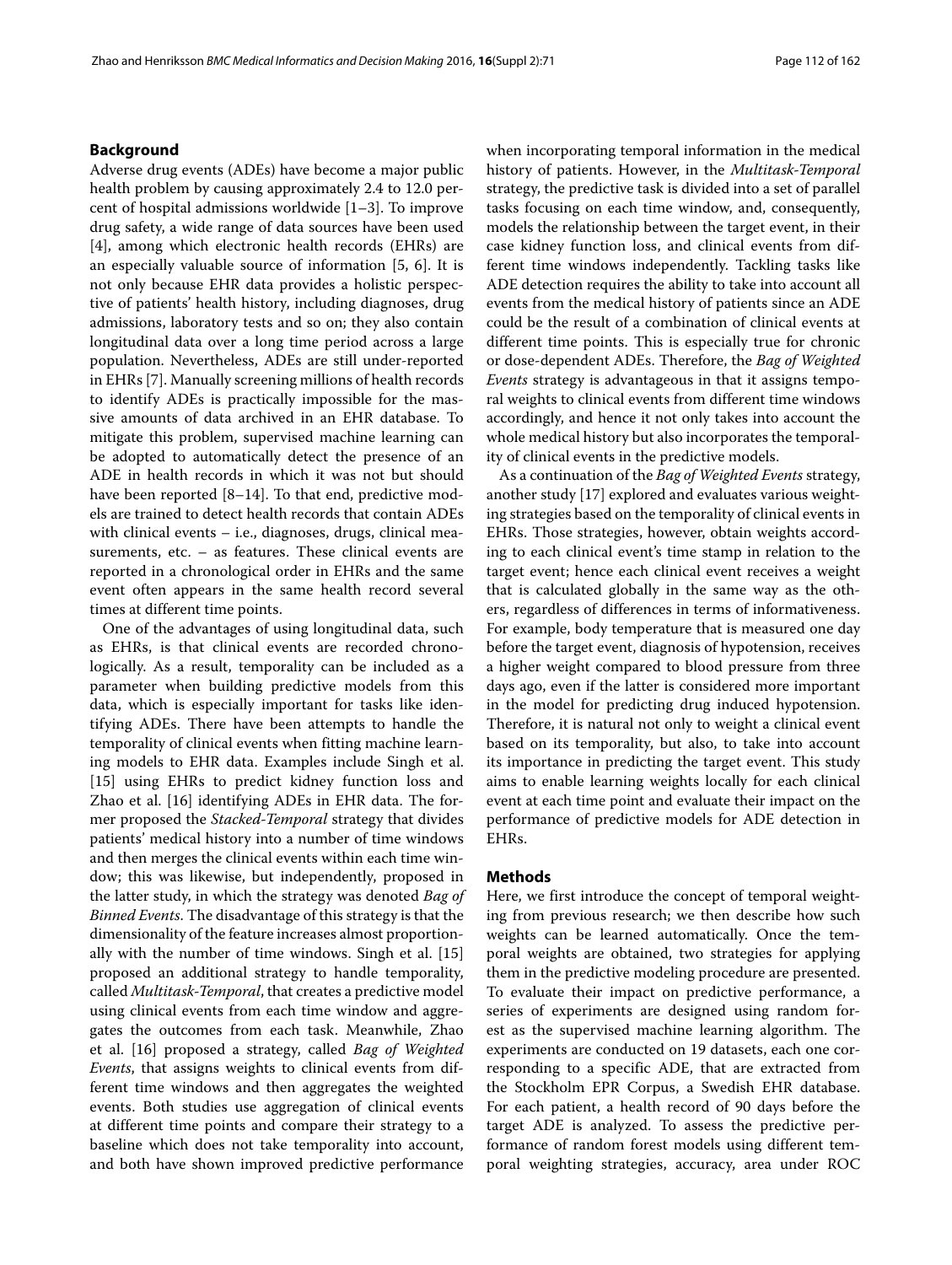curve (AUC) and area under the precision and recall curve (AUPRC) are used. Finally, the granularity of the weight learning procedure is explored in order to gain more evidence on the sensitivity of the weights learning scheme.

## **Temporal weighting strategies**

Temporal weighting of clinical events aims to assign a weight to each event that takes into account the temporality of this event. The assigned weight will be used to build predictive models that exploit the corresponding clinical event as a feature. In the previous study [\[17\]](#page-10-10), a temporal weighting strategy follows such a form: for a clinical event that occurred *n* days prior to the occurrence of an ADE, weight *w* is assigned according to a curve function  $f(n)$ . Nine different temporal weighting strategies were proposed in that study, all of which follow the common underlying assumption: events that occur closer to the target ADE are more important, in terms of their informativeness in the predictive models, and should hence receive more weight than those that occurred a longer time before the target ADE. Therefore, events that occurred in the same day as the target ADE receive a weight of 1, the highest weight; the weight then decreases monotonically with the number of days between the corresponding event and the target ADE until 90 days. Ninety days was chosen arbitrarily with common sense, i.e., the drugs or other clinical events that occurred more than 3 months before the occurrence of an ADE were considered unlikely to make significant contribution. All assigned weights are between 0 and 1. It was observed in that study that the impact of applying different temporal weighting strategies is significant; among the proposed strategies, the best predictive performance is obtained from assigning weights according to a reciprocal function of *n*, as follows:

<span id="page-2-0"></span>
$$
w = f(n) = \frac{1}{n} \tag{1}
$$

## **Learning weights automatically**

Learning weights automatically is, in this study, performed with the assumption that more informative clinical events should receive higher weights, in contrast to the pre-assigned weights where more recent clinical events receive higher weights. Estimation of the informativeness of clinical events with different time stamps can, naturally, be achieved by treating each clinical event from a particular time window as a separate feature, i.e., the *Bag of Binned Events* strategy in [\[16\]](#page-10-9).

Here, we divide 90 days of the patient medical history before the target ADE event into 12 time windows, which are 1, 2, 3, 4, 5, 6, 7, 14, 21, 30, 60, 90 days before the target ADE event, excluding events from the previous time

window. Therefore, the same clinical events from different time windows are treated as different features. Weights learning is then achieved by building predictive models using features from all 12 time windows and extracting weights in accordance with the informativeness of the features. In this study, this is done by calculating variable importance with the random forest algorithm [\[18\]](#page-10-11), the variable importance is estimated using Gini score, which tests the impurity of each feature as a splitting node in the tree. The details of the random forest algorithm and variable importance is described later in *Experimental Setup*.

Once the weights of the clinical events have been obtained, the question moves on to how one can make use of them when building the predictive model. Here, we explore and evaluate the following two strategies for applying the learned temporal weights, which, together with the learning weights scheme, are illustrated in Fig. [1.](#page-3-0)

- **Weighted Aggregation** corresponding weights are applied to the value of each event from different time windows and then the weighted values of the same event are aggregated.
- **Weighted Sampling** weights are used as probabilities with which features are sampled to be considered as possible splitting nodes in the random forest algorithm.

The first strategy is a natural extension of previous studies [\[16,](#page-10-9) [17\]](#page-10-10), while the second strategy is inspired by previous work on *enriched random forest* [\[19\]](#page-10-12). Although the random forest algorithm has been proven to be robust, especially in handling high dimensional data, predictive performance of the traditional random forest algorithm seems to degrade when working on high dimensional data but with a low proportion of truly informative features [\[19\]](#page-10-12). Such a situation typically occurs in gene expression data and longitudinal healthcare data. Here, for example, we extract all of the clinical events in the medical history of patients and use them as features describing each patient; however, it is not hard to imagine that a patient could have visited the hospital for various reasons, not all of which is related to the target ADE. In this case, among the large number of clinical events, only a small portion of them might be informative for predicting the target ADE. When the proportion of such non-informative features is large, it is almost certain that each tree in the forest would be built on at least one non-informative feature. Thus the average quality of each tree declines, and consequently results in a less robust forest. This method has been shown to be better than pre-filtering out the non-informative features on genome expression data [\[19\]](#page-10-12). Normally, features have an equal chance to be selected when building each tree in the forest; here, more important features have a higher chance to be selected. In this case, we use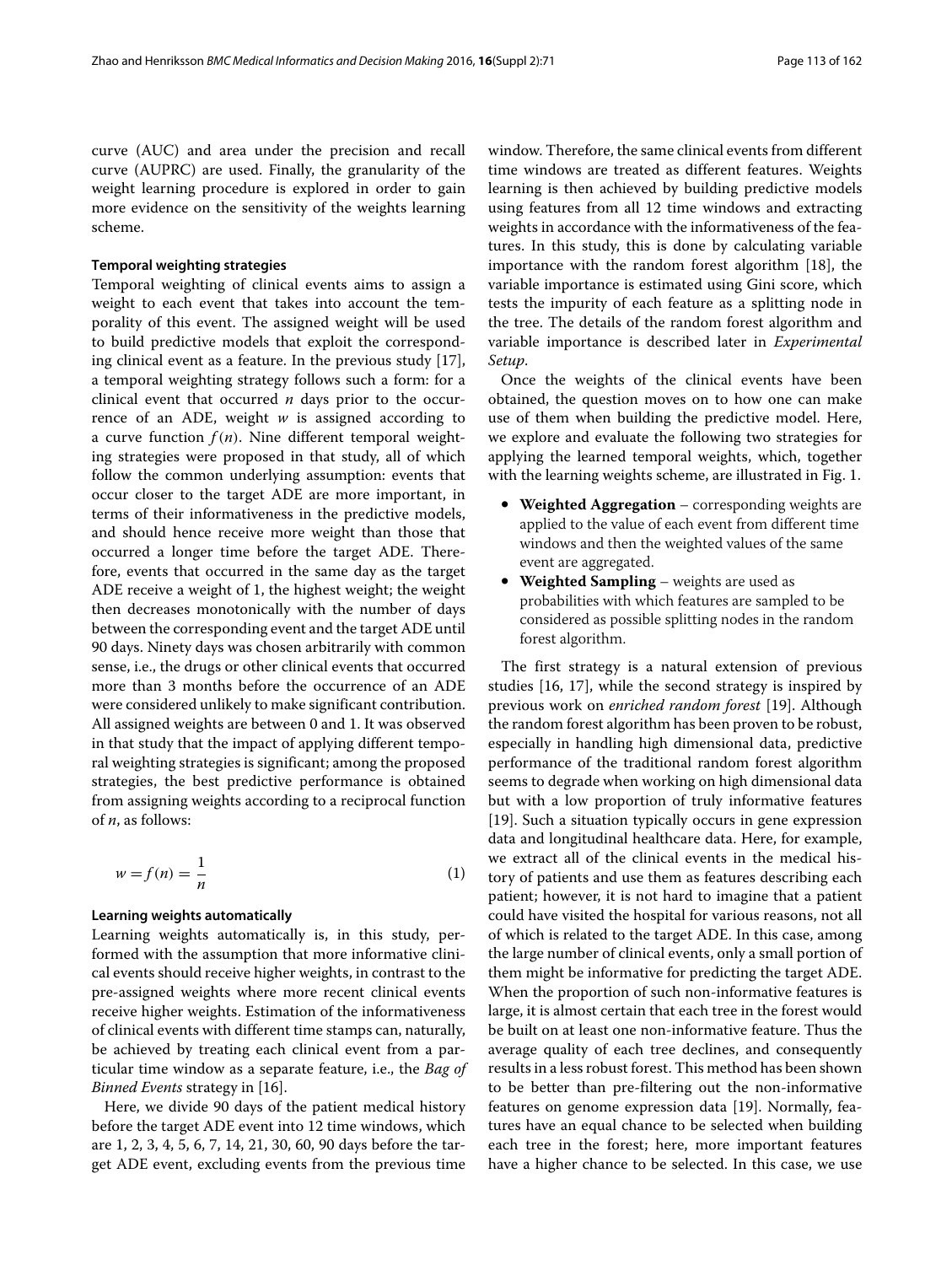

<span id="page-3-0"></span>the learned weight for each feature as the probability of it being selected. Doing so allows us to avoid aggregating features from different time windows and to model their importance accordingly. It also allows us to take into account possible interactions between the same event from different time windows (see Algorithm [1\)](#page-3-1).

<span id="page-3-1"></span>

| <b>Algorithm 1</b> Weighted Sampling Strategy              |
|------------------------------------------------------------|
| Given data $D$ with $N$ features                           |
| Build random forest on D to obtain variable importance     |
| of each variable $W_n$                                     |
| Normalize $W_n$ to obtain $P_n$                            |
| for $i = 1$ to <i>ntree</i> do                             |
| Randomly sample D with replacement to create $D_i$         |
| Select $N_i = \sqrt{N}$ features with probability $P_n$ as |
| possible splitting feature                                 |
| Build decision tree on $D_i$ and $N_i$                     |
| end for                                                    |
|                                                            |

## **Granularity of weight learning**

The temporal weights learned from the above scheme are specific for each individual event from each time window. To obtain insights into this scheme, in terms of sensitivity, i.e., how the predictive model's performance would be influenced if the learned weights were from a different level of specificity, we also explored the granularity of the weight learning. More specifically, we would like to understand whether the impact of temporality varies only with the temporal information or if it is also influenced by the event types and even particular events of the same type. Here, three levels of specificity of weight learning were investigated:

- Per time window: a unique weight is learnt for all events in the same time window.
- Per event type in each time window: a unique weight is learnt for each event type (i.e., diagnosis, drug and clinical measurement) in the same time window.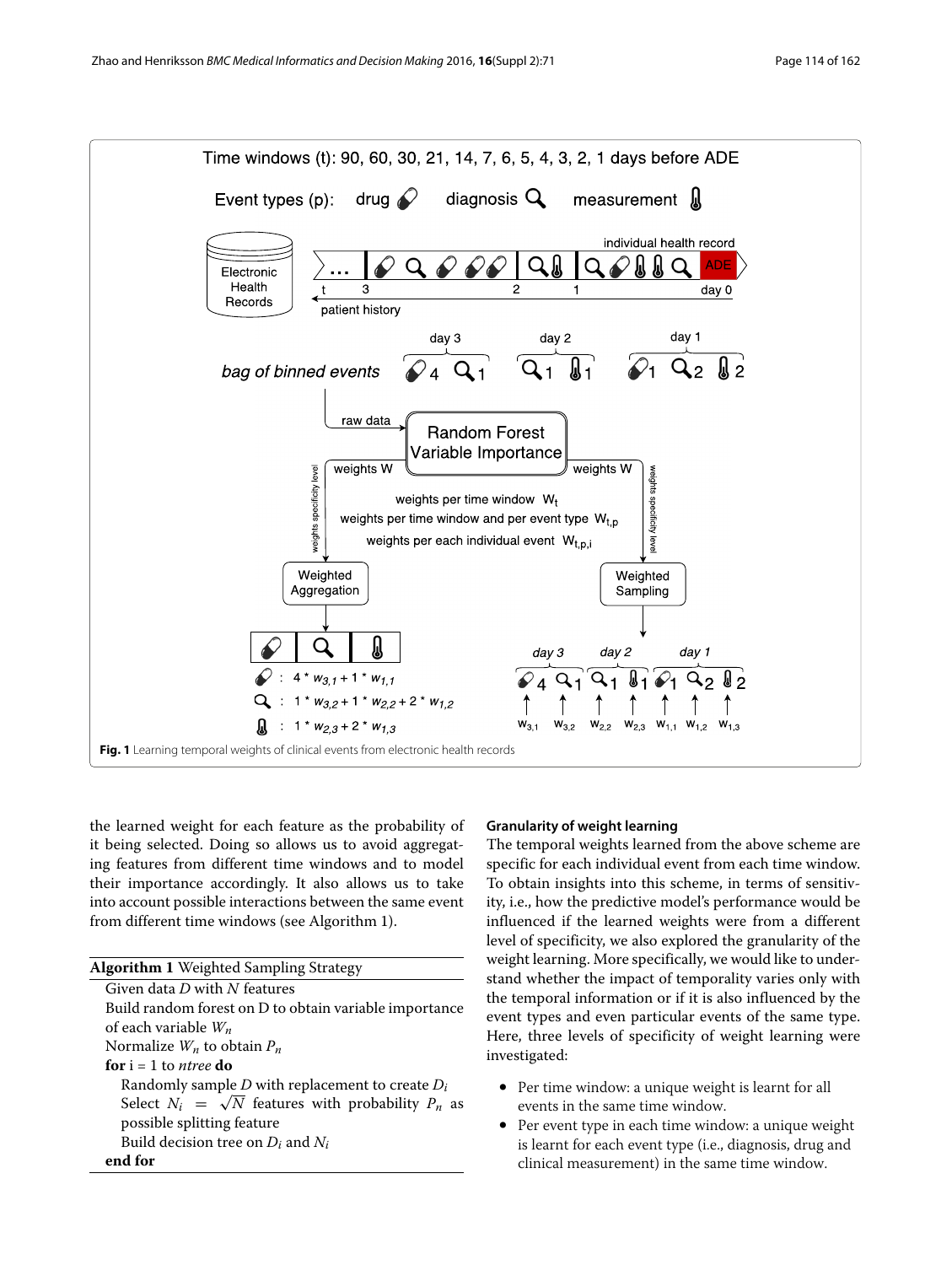• Per individual event: a unique weight is learnt for each individual event from each event type in each time window.

## **Data source**

In this study, 19 datasets were extracted from a real EHR system – the Stockholm EPR Corpus [\[20\]](#page-10-13). This research has been approved by the Regional Ethical Review Board in Stockholm (permission number 2012/834-31/5). This database contains health records from about 1.2 million patients over 7 years (2009–2015), which were collected from Karolinska University Hospital in Stockholm, Sweden. This database consists of heterogeneous types of information, including 11,623 unique diagnoses (encoded by ICD-10, the 10th revision of the International Statistical Classification of Diseases and Related Health Problems), 1,564 unique drugs (encoded by ATC, Anatomical Therapeutic Chemical Classification System), 1,877 unique clinical measurements from laboratory tests and millions of clinical notes in free-text. Here, we focus on the use of structured information, i.e., diagnoses, drugs and clinical measurements.

A previous study [\[21\]](#page-10-14) has categorized ICD-10 diagnosis codes in terms of how they are used for indicating ADEs during hospital admissions, among which category A.1 (a drug-related causation was noted in the diagnosis code) and category A.2 (a drug- or other substance-related causation was noted in the diagnosis code) indicate a clear sign of ADE occurrence; hence the most frequent, at least assigned to 50 patients, A.1 and A.2 ADE-related diagnosis codes in the Stockholm EPR Corpus were selected. In total, 19 datasets were extracted with the existence of an ADE-related diagnosis code as the class label in each dataset. The task here is to detect patients who should, but do not, have a specific ADE reported in their health records, which results in a binary classification task.

In each dataset, positive examples are patients whom have been assigned an ADE-specific diagnosis code and negative examples are patients whom have been assigned a similar code (defined as two codes sharing the same first three levels of the ICD-10 concept hierarchy) to the corresponding ADE-related one. For instance, if the positive examples are patients diagnosed with *I95.2* (Drug-induced hypotension), the negative examples are patients diagnosed with any code starting with *I95* (Hypotension), but not *I95.2*. Features are formed from clinical events including diagnoses, drugs and clinical measurements, that occurred 90 days before the occurrence of the target ADE. According to the findings from an earlier study on representing clinical events in EHRs [\[8\]](#page-10-6), for each example, the value for each clinical event (feature) was the *total number of times* that it occurred during the whole or a part of the patient history up to 90 days. The class label, the number of positive and negative examples and the number

of clinical events involved in each dataset are described in Table [1.](#page-5-0)

## **Experimental setup**

A series of experiments were conducted to evaluate the impact of learning weights of clinical events for predicting ADEs. First, we evaluated the predictive models using the learned temporal weights from the two proposed strategies, in comparison to using the pre-assigned weights, calculated as in Eq. [1.](#page-2-0)

In a follow-up experiment, in order to investigate how the learned weights influence the predictive performance in terms of tree quality and diversity, the average tree performance was compared to the ensemble performance, which provides some insight into the ensemble classifiers. In an ensemble model, such as random forest used in this study, there are two components that affect the predictive performance: the performance of each individual model (tree in the case of random forest) and to what extent the models vary in their predictions (often referred to as diversity [\[22\]](#page-10-15)). In a regression framework, it is suggested that diversity can be estimated as the difference between the (squared) error of the ensemble and the average (squared) error of the ensemble members [\[23\]](#page-10-16). The above states that the ensemble error can be no higher than the average model error, and the more diversity, the lower the ensemble error. Currently, there is no standard for how to estimate diversity in a classification framework; here we adopt the idea from the regression framework, estimating the diversity as the difference between average tree performance and the ensemble performance in terms of error rate.

Finally, we explored the granularity of the weight learning by assigning weights on three specificity levels: (1) each individual clinical event in each time window receives a unique weight, denoted as *all*; (2) clinical events that belong to one event type in each time window receive a common weight, denoted as *type*; (3) all clinical events in each time window receive a common weight, denoted as *time*.

The random forest algorithm [\[18\]](#page-10-11) was exploited in all experiments to generate predictive models. Random forest was chosen mainly for its reputation of being robust in terms of achieving high accuracy, its ability to handle high-dimensional data efficiently, as well as the possibility of obtaining estimates of variable importance. This algorithm is an ensemble classifier, which constructs a set of decision trees together voting for what class label to assign to an example to be classified. Each tree in the forest is built from a bootstrap replicate of the original instances, and a subset of all features is randomly sampled at each node when building the tree, in both cases to increase diversity among the trees. With increasing number of trees in the forest,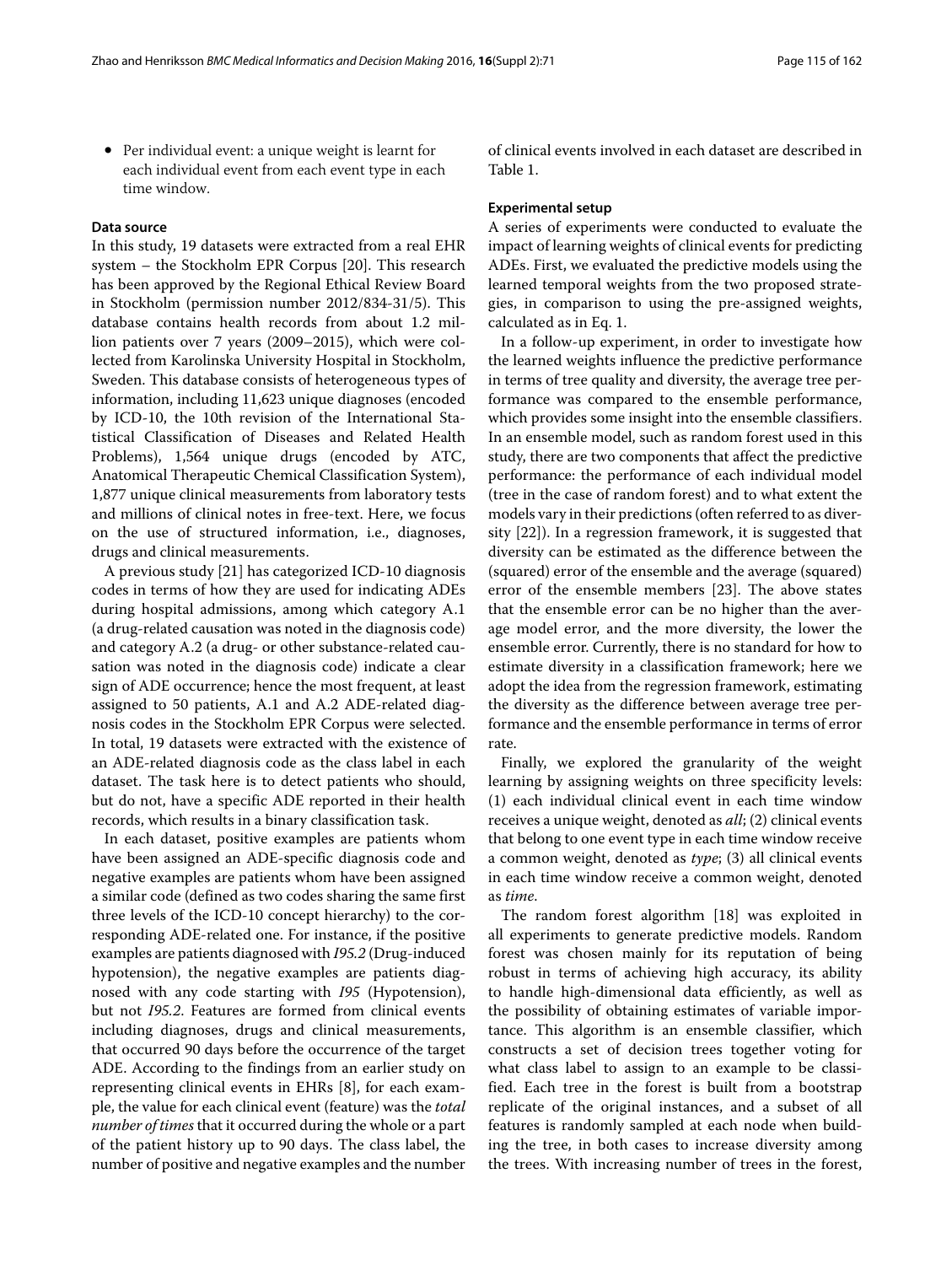| ADE              | Description                                                                      | Positive | Negative | Events |
|------------------|----------------------------------------------------------------------------------|----------|----------|--------|
| D611             | Drug-induced aplastic anaemia                                                    | 593      | 105      | 2025   |
| D642             | Drug-induced secondary sideroblastic anaemia                                     | 217      | 9673     | 6076   |
| D695             | Secondary thrombocytopenia                                                       | 1246     | 2148     | 4134   |
| E273             | Drug-induced adrenocortical insufficiency                                        | 70       | 259      | 1601   |
| G620             | Drug-induced polyneuropathy                                                      | 96       | 783      | 2448   |
| 1952             | Drug-induced hypotension                                                         | 115      | 1287     | 2933   |
| L270             | Drug-induced generalized skin eruption                                           | 182      | 468      | 2480   |
| L <sub>271</sub> | Drug-induced localized skin eruption                                             | 151      | 498      | 2481   |
| M804             | Drug-induced osteoporosis with pathological fracture                             | 52       | 1170     | 2208   |
| M814             | Drug-induced osteoporosis                                                        | 57       | 5097     | 4158   |
| O355             | Maternal care for damage to fetus by drugs                                       | 146      | 260      | 1277   |
| R502             | Drug-induced fever                                                               | 80       | 6434     | 5151   |
| T782             | Adverse effects: anaphylactic shock                                              | 131      | 856      | 2639   |
| T783             | Adverse effects: angioneurotic oedema                                            | 283      | 720      | 2639   |
| T784             | Adverse effects: allergy                                                         | 574      | 415      | 2635   |
| T801             | Vascular complications following infusion, transfusion and therapeutic injection | 66       | 609      | 2063   |
| <b>T808</b>      | Other complications following infusion, transfusion and therapeutic injection    | 538      | 138      | 2060   |
| T886             | Drug-induced anaphylactic shock                                                  | 89       | 1506     | 3765   |
| T887             | Unspecified adverse effect of drug or medicament                                 | 1047     | 550      | 3770   |

<span id="page-5-0"></span>**Table 1** Datasets description including class label, number of positive examples, number of negative examples and number of related unique clinical events

the probability that a majority of trees makes an error decreases, given that the trees perform better than random and that the errors are made independently. The algorithm has often been shown in practice to result in state-of-the-art predictive performance, though this condition can only be guaranteed in theory. In this study, each random forest consisted of 500 trees. Another advantage of the random forest algorithm is that it produces variable importance, which can be estimated in different ways, see, e.g., [\[18\]](#page-10-11). In this study, Gini importance [\[24\]](#page-10-17) was used as the variable importance metric, where a high Gini importance indicates that a variable plays a greater role in splitting the data into the defined classes. A Gini importance of zero means that a variable is considered useless or is never selected to build any tree in the forest.

The generated predictive models were evaluated via stratified 5-fold cross validation with 2 iterations. Performance evaluation metrics were accuracy, area under the ROC curve (AUC) and area under the precision-recall curve (AUPRC). Accuracy measures the percentage of correct predictions including both positive and negative ones. A ROC curve represents the relation between sensitivity (recall) and specificity, where the former measures how many of the positive examples have been identified as being positive and the latter measures how many of the negative examples have been identified as being negative. AUC depicts the performance of a model without regard to class distribution or error costs by estimating the probability that a model ranks a randomly chosen positive example ahead of a negative one. Both sensitivity and specificity are irrespective of the actual positive/negative balance on the test set; therefore, AUC is not biased in the case of a skewed class distribution. Finally, AUPRC represents the relation between precision and recall, depicting the probability that precision is higher than recall for each recall threshold. Since, precision measures how many of the examples been identified as being positive are true positive, and hence this score depends on how rare is the positive class. Therefore, AUPRC is preferred when the positive class is rare but of greater interest than the negative class.

When two models were compared to each other, the Wilcoxon signed-rank test was used to assess the statistical significance; when there were more than two models being compared, the Friedman test [\[25\]](#page-10-18) was employed for statistical testing of the null hypothesis that all models perform equally, followed by a post-hoc test using the Bergmann-Hommel procedure [\[26\]](#page-10-19) to conduct significance tests on pair-wise comparisons.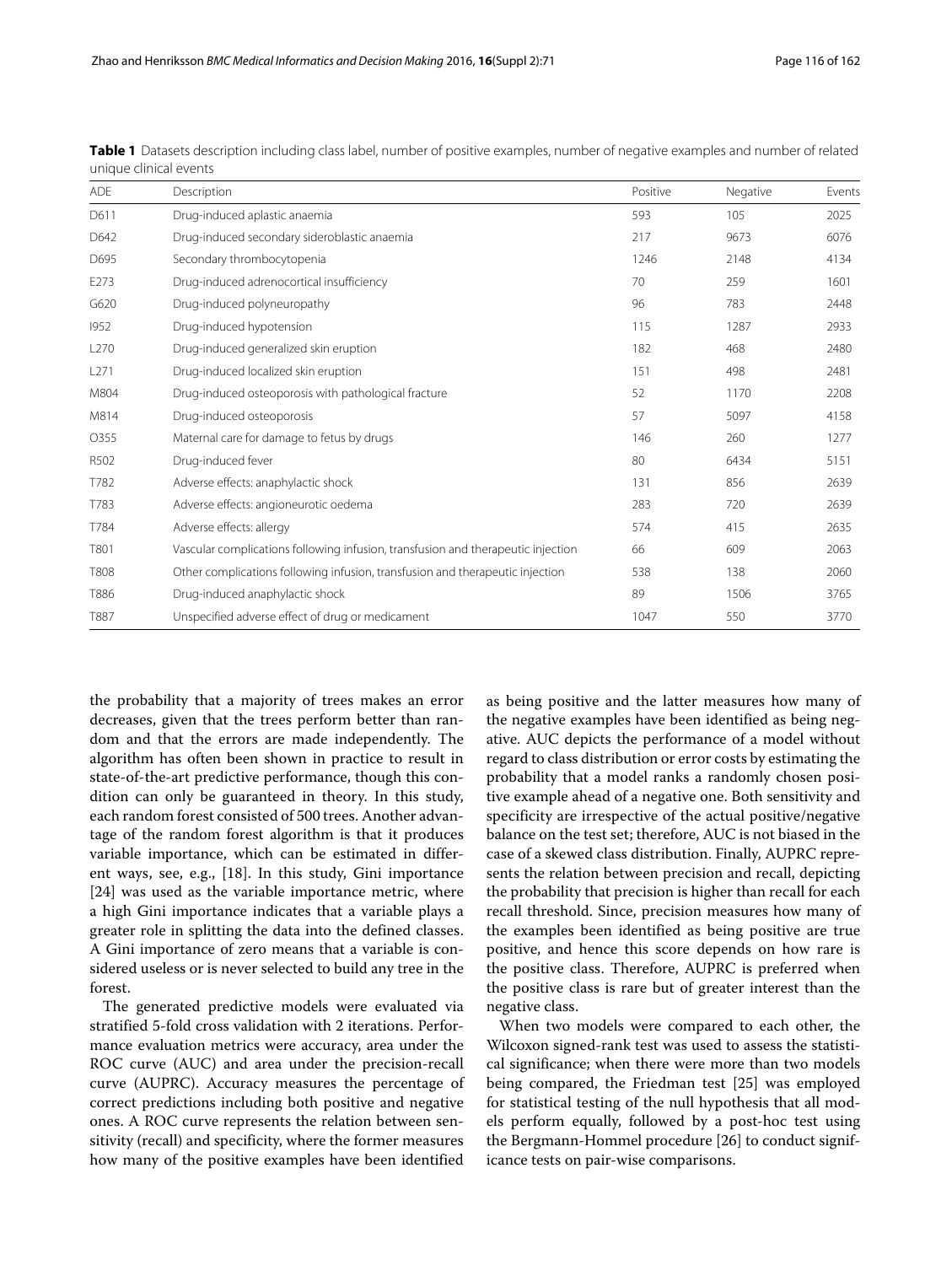## **Results**

In this study, the scheme of learning temporal weights of clinical events, including two ways of applying the learned weights, i.e., *Weighted Aggregation* and *Weighted Sampling*, was evaluated. The former aggregates the same clinical event from different time windows in accordance to the learned weights, while the latter exploits the learned weights as sampling probabilities of the clinical events when constructing each tree in the random forest. In both strategies, the use of learned weights is compared to the use of pre-assigned weights for each clinical event based on its time stamp in relation to the target ADE, i.e., the number of days between the two events, respectively. Table [2](#page-6-0) lists the results of comparing the predictive performance of the Weighted Aggregation strategy by applying pre-assigned and learned weights on 19 datasets extracted from an EHR database. It is shown that there is no significant difference on the impact of pre-assigning weights or learning weights. Nevertheless, from Table [3,](#page-7-0) where the corresponding results of the Weighted Sampling strategy are presented, we can see that by learning the temporal weights of clinical events, the predictive performance is significantly improved on all selected performance

metrics. Especially for accuracy and AUPRC, performance is enhanced by about 5 % overall and for some datasets, such as D611, D695 and O355, the improvement is over 10 % on accuracy.

In order to understand why the learned weights in the weighted sampling leads to significant improved performance compared to the pre-assigned weights, we compared the average tree performance and the ensemble (forest) performance for each of them. Figure [2](#page-7-1) shows the error rates of average tree and ensemble of all the proposed weighting strategies in this study. It is obvious that using learned weights in the weighted sampling (LWS) leads to the strongest trees and consequently the best ensemble, given its lowest error rate. Moreover, if we compare the difference between the average tree performance and the ensemble performance for each of the weighting strategies, both strategies using learned weights yield bigger differences than using pre-assigned weights. It is interesting to note that, in the weighted aggregation strategy, the ensemble performance when using preassigned weights (PWS) is comparable to using learned weights (LWA), even if the average tree quality is higher in the former.

<span id="page-6-0"></span>

|  |  | Table 2 Predictive performance of models using pre-assigned (P) or learned (L) weights in the weighted aggregation (WA) strategy |  |
|--|--|----------------------------------------------------------------------------------------------------------------------------------|--|
|  |  |                                                                                                                                  |  |

|                  | Accuracy   |            | <b>AUC</b> |            | <b>AUPRC</b> |       |
|------------------|------------|------------|------------|------------|--------------|-------|
| ADE              | <b>PWA</b> | <b>LWA</b> | <b>PWA</b> | <b>LWA</b> | <b>PWA</b>   | LWA   |
| D611             | 76.46      | 76.68      | 0.882      | 0.882      | 0.956        | 0.954 |
| D642             | 97.79      | 97.79      | 0.973      | 0.965      | 0.750        | 0.688 |
| D695             | 76.28      | 76.69      | 0.863      | 0.872      | 0.771        | 0.768 |
| E273             | 81.77      | 81.78      | 0.681      | 0.669      | 0.309        | 0.323 |
| G620             | 91.64      | 91.64      | 0.809      | 0.803      | 0.316        | 0.326 |
| 1952             | 91.71      | 91.71      | 0.583      | 0.564      | 0.110        | 0.107 |
| L270             | 73.07      | 72.12      | 0.847      | 0.841      | 0.807        | 0.793 |
| L <sub>271</sub> | 84.18      | 84.18      | 0.774      | 0.735      | 0.386        | 0.342 |
| M804             | 95.17      | 95.17      | 0.652      | 0.615      | 0.098        | 0.075 |
| M814             | 98.71      | 98.71      | 0.732      | 0.740      | 0.040        | 0.050 |
| O355             | 72.24      | 71.55      | 0.978      | 0.980      | 0.934        | 0.942 |
| R502             | 99.16      | 99.16      | 0.800      | 0.776      | 0.218        | 0.168 |
| T782             | 94.81      | 94.81      | 0.712      | 0.700      | 0.156        | 0.152 |
| T783             | 83.33      | 83.33      | 0.749      | 0.758      | 0.362        | 0.363 |
| T784             | 66.15      | 66.15      | 0.734      | 0.741      | 0.809        | 0.811 |
| T801             | 90.35      | 90.35      | 0.891      | 0.892      | 0.493        | 0.458 |
| T808             | 77.93      | 77.72      | 0.882      | 0.879      | 0.958        | 0.958 |
| T886             | 94.95      | 94.95      | 0.689      | 0.692      | 0.117        | 0.109 |
| T887             | 61.35      | 60.97      | 0.751      | 0.752      | 0.776        | 0.773 |
| Average          | 84.58      | 84.50      | 0.788      | 0.782      | 0.493        | 0.482 |
| $p$ -value       |            | 0.2936     |            | 0.1564     | 0.08743      |       |

Bold indicates winning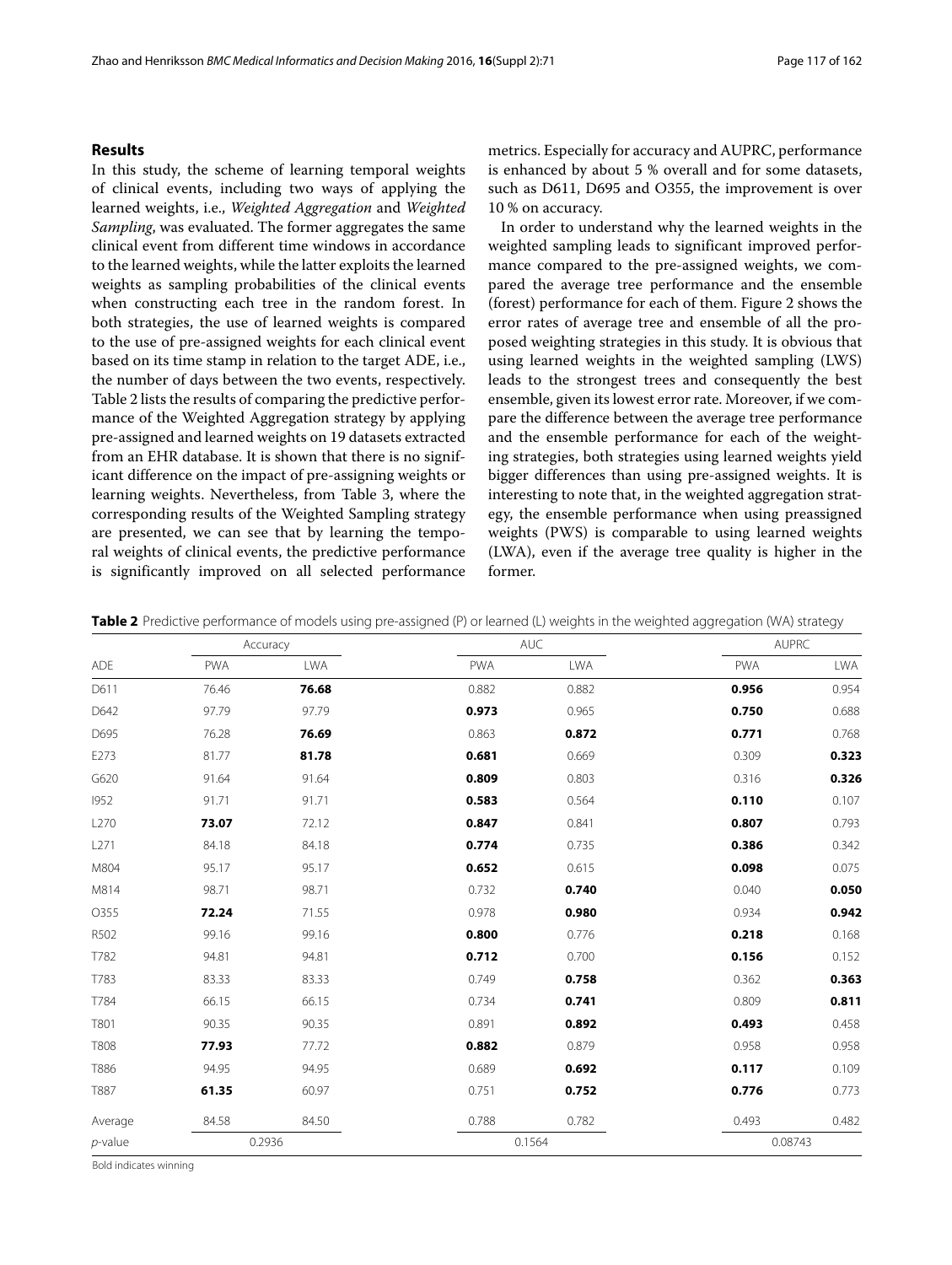|            | Accuracy   |            | <b>AUC</b> |            | <b>AUPRC</b> |            |
|------------|------------|------------|------------|------------|--------------|------------|
| ADE        | <b>PWS</b> | <b>LWS</b> | <b>PWS</b> | <b>LWS</b> | <b>PWS</b>   | <b>LWS</b> |
| D611       | 76.46      | 90.38      | 0.887      | 0.946      | 0.949        | 0.981      |
| D642       | 97.79      | 99.47      | 0.979      | 0.983      | 0.814        | 0.936      |
| D695       | 71.10      | 87.74      | 0.895      | 0.923      | 0.806        | 0.881      |
| E273       | 81.78      | 79.92      | 0.615      | 0.650      | 0.264        | 0.272      |
| G620       | 91.64      | 92.22      | 0.815      | 0.837      | 0.334        | 0.441      |
| 1952       | 91.71      | 91.64      | 0.557      | 0.554      | 0.116        | 0.118      |
| L270       | 67.14      | 73.07      | 0.843      | 0.828      | 0.791        | 0.795      |
| L271       | 84.18      | 85.22      | 0.753      | 0.759      | 0.356        | 0.406      |
| M804       | 95.17      | 95.12      | 0.571      | 0.598      | 0.072        | 0.079      |
| M814       | 98.71      | 98.69      | 0.702      | 0.722      | 0.039        | 0.052      |
| O355       | 82.13      | 96.49      | 0.980      | 0.989      | 0.948        | 0.977      |
| R502       | 99.16      | 99.22      | 0.840      | 0.774      | 0.148        | 0.280      |
| T782       | 94.81      | 94.86      | 0.741      | 0.754      | 0.188        | 0.255      |
| T783       | 83.33      | 86.16      | 0.771      | 0.788      | 0.393        | 0.524      |
| T784       | 66.86      | 75.46      | 0.762      | 0.761      | 0.830        | 0.829      |
| T801       | 90.35      | 93.55      | 0.868      | 0.880      | 0.533        | 0.635      |
| T808       | 77.93      | 84.38      | 0.869      | 0.879      | 0.954        | 0.954      |
| T886       | 94.95      | 94.86      | 0.741      | 0.738      | 0.159        | 0.190      |
| T887       | 60.19      | 69.72      | 0.762      | 0.771      | 0.765        | 0.802      |
| Average    | 84.49      | 88.85      | 0.787      | 0.797      | 0.498        | 0.548      |
| $p$ -value |            | 0.002838   |            | 0.01597    | 0.00001907   |            |

<span id="page-7-0"></span>**Table 3** Predictive performance of models using pre-assigned (P) or learned (L) weights in the weighted sampling (WS) strategy

Bold indicates winning

In the last experiment, we investigated the impact of the granularity of temporal weights learning, where three specificity levels were evaluated: (1) weights learned on a time-window level; (2) weights learned on an event-type level within each time window; and (3) weights learned on an individual level from each event type within each time window. Comparing the predictive performance of models exploiting weights from these three specificity levels in Fig. [3,](#page-8-0) we can see that the choice of specificity level has a significant impact on the predictive performance in the Weighted Sampling strategy, but no such significance is observed in the Weighted Aggregation strategy.

The post-hoc analysis through the Bergmann-Hommel procedure, as shown in Table [4,](#page-8-1) indicates that, overall, learning weights on each individual clinical event level (all) yields better performance compared to the other two more general levels; learning weights on each individual clinical event level (all) leads to significantly improved accuracy and AUPRC compared to learning weights per event type from each time window (type); the difference between learning weights per event type and per time window is almost negligible.

## **Discussion**

This study evaluated the impact of learning temporal weights of clinical events, which was applied through two strategies, weighted aggregation and weighted sampling, in electronic health records for adverse drug event detection. The evaluation was done by exploiting these



<span id="page-7-1"></span>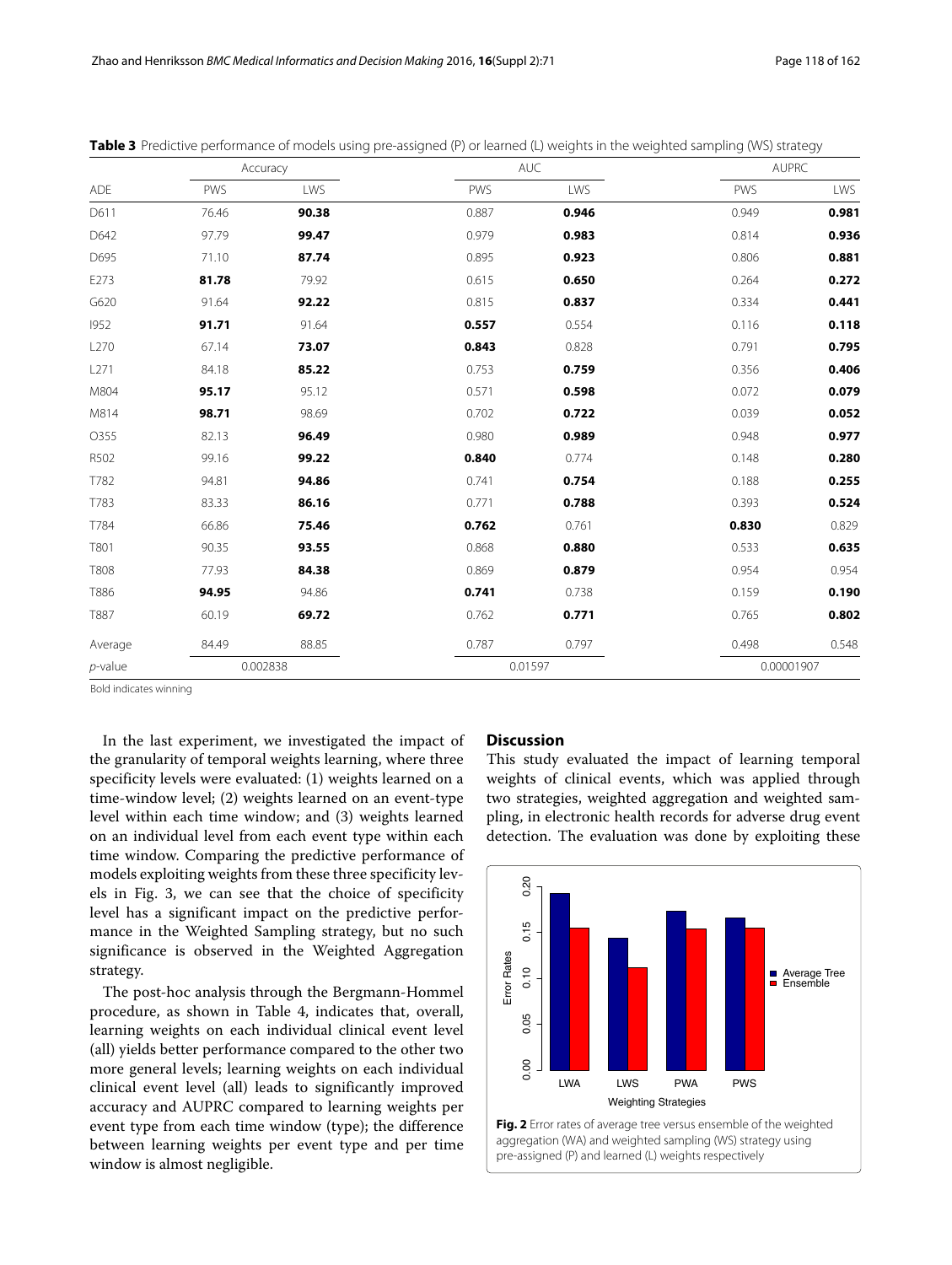

<span id="page-8-0"></span>strategies to generate features on 19 datasets extracted from an EHR database. The results show that in the weighted sampling strategy, using learned weights significantly improves the predictive performance compared to using pre-assigned weights; however, there is no significant difference between them in the weighted aggregation strategy. One explanation for the latter could be the high sparsity of the data. All of the 19 datasets in this study are of high dimensionality and sparsity due to the fact

that most clinical events only occurred to a small group of patients, i.e., the vast majority of the examples for a given feature have a value of zero. For features with only one or very few non-zero values, the impact of applying different weighting strategies is almost negligible, even though some of these features might be valuable indicators. To be more specific, if a feature has only one or a few nonzero values, when using it as an indicator to classify the examples, it does not matter whether these small numbers

<span id="page-8-1"></span>Table 4 Post-hoc analysis results of significance testing on pair-wised comparisons among different weights specificity levels in the weighted sampling strategy

| ADE       | Accuracy                 |                          |       | <b>AUC</b>        |                          |       | <b>AUPRC</b>             |                          |       |
|-----------|--------------------------|--------------------------|-------|-------------------|--------------------------|-------|--------------------------|--------------------------|-------|
|           | all                      | type                     | time  | all               | type                     | time  | all                      | type                     | time  |
| all       | $\overline{\phantom{m}}$ | 0.052                    | 0.045 | $\qquad \qquad =$ | 0.028                    | 0.746 | $\overline{\phantom{m}}$ | 0.002                    | 0.144 |
| type      | $\qquad \qquad -$        | $\overline{\phantom{m}}$ | 0.626 | $\qquad \qquad$   | $\overline{\phantom{m}}$ | 0.028 | $\qquad \qquad -$        | $\overline{\phantom{m}}$ | 0.052 |
| Ave. Rank | 1.53                     | 2.16                     | 2.32  | 1.68              | 2.53                     | 1.79  | 1.47                     | 2.58                     | 1.95  |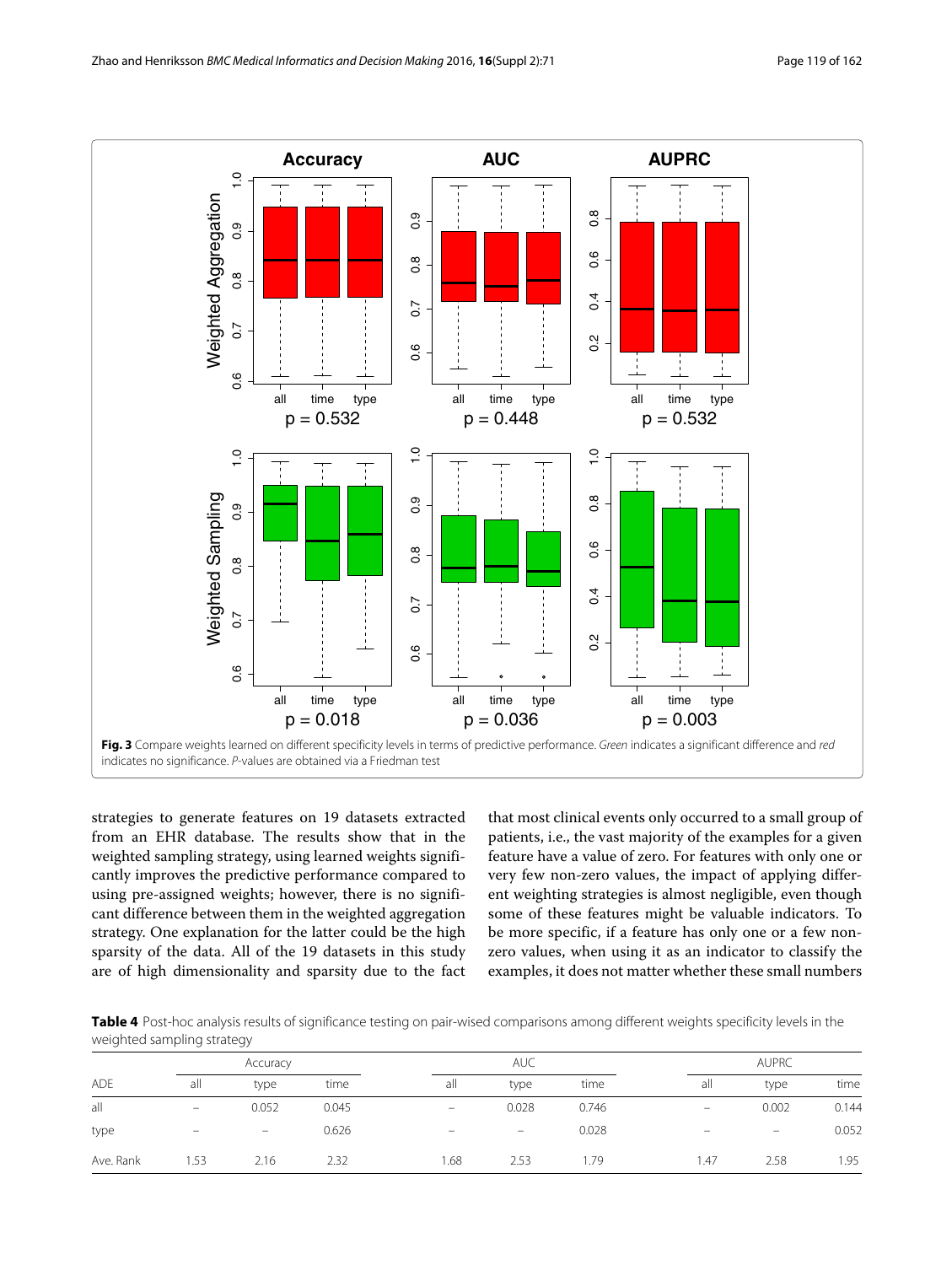of non-zero values are weighted or not since they will most likely be distinguished against all the zero values; as a result, the applied weights will have almost no impact on the predictive performance. In the weighted aggregation strategy, the learned weights were embedded in the feature values, which does not affect the sparsity; therefore, for very sparse features, no matter how their weights change, their contribution to the predictive performance will not be influenced. However, in the weighted sampling strategy, the learned weights were used as sampling probabilities, which makes use of the higher weighted, i.e., more informative, features more often, so that the weights have a higher and more direct impact on the predictive performance.

Besides the difference between the learned weights and the pre-assigned weights within each strategy, the weighted sampling strategy only leads to better predictive performance than the weighted aggregation strategy when using learned weights, i.e., the choice of strategy on applying the weights matters less with the pre-assigned weights (given the close results between PWA and PWS). This indicates that the improved predictive performance is a result of the combination of learning weights and application of the weighted sampling strategy. To understand more deeply how the performance is improved, we looked into the random forest models in terms of average tree quality and diversity. The results in Fig. [2](#page-7-1) indicates that using learned weights in the weighted sampling strategy yields the best predictive performance due both to better individual tree quality and larger diversity. Moreover, learning weights also contributes to bigger diversity in the weighted aggregation strategy. Comparing learning weights in both the weighted aggregation (LWA) and weighted sampling (LWS) strategy, it seems that the latter does not result in a lower diversity as one would have expected, given that, there, the important features appear in many trees. It is probably due to the high dimensionality of all the datasets and, more importantly, an indication that a really small portion of features are relevant/important; hence, even though this small number of important features appear in many trees, the diversity is still maintained by the other features that are selected to build each tree. Therefore, weighted sampling using learned weights is particularly beneficial when using vast amounts of clinical events from EHRs for predictive modelling, where probably only a small amount of information is highly relevant to the predicting target, while the remaining information is less useful.

Another advantage of learning weights, besides taking into account the importance of each clinical event, is that weights can be learned on a more specific level: rather than just looking at the time window, the specificity can be adjusted. Concerning the granularity of weights, preassigning weights is equivalent to learning weights per time window (denoted as *time* in Fig. [3](#page-8-0) and Table [4\)](#page-8-1), both of which assign the same weight to all clinical events from the same time window. Here, within a time window, different weights can be learned further for each event type (denoted as *type*) – i.e., diagnosis, drug and clinical measurement – or even each individual clinical event within each event type (denoted as *all*). Again, the impact of using weights from different specificity levels yields a significant impact only in the weighted sampling strategy, but not in the weighted aggregation strategy. It is probably a result of the high dimensionality and sparsity of the data as argued above. By looking at the post-hoc analysis results for the pairwise comparisons, we can see that, on one hand, learning weights for each event type gives the worst performance, which suggests that there is no evidence for treating different event types differently; on the other hand, learning weights for each individual clinical event, the most specific level, yields the best performance, which indicates that individual events should not be treated in the same way. For instance, diagnoses in general shouldn't be more or less important than drugs; however, a particular diagnosis code can be more important than a particular drug. It is interesting to note that it is not that more specific weights learning gives better performance, as one would expect. Weights on the *type* level are more specific than the ones on the *time* level, but the latter sometimes outperforms the former.

One limitation of this study is that only one learning weights algorithm, namely random forest's variable importance, is explored. In future work, other methods are worth investigating; for example, methods that do not use feedback from a classifier to assign weights but use a pre-existing model instead, such as information gain. Further along this line, learning weights here focuses on temporality and informativeness of the clinical events; nevertheless, there are also other criteria that can be used to learn the weights. For example, clinical events are represented as the number of times that they occur in a time window, which disallows learning weights based on event values and/or how sharply an event value changes over time. This is especially crucial when using clinical measurements as features.

## **Conclusion**

The temporal information that is embedded in longitudinal healthcare data is very valuable for building predictive models for pharmacovigilance. Electronic health records is one of this kind, where clinical events, such as diagnoses, drug administrations and clinical measurements, are typically time stamped. Using pre-assigned weights according to events' time stamps has been shown to be an effective way of exploiting temporality in predictive models. However, pre-assigned weights are limited to the chronology of clinical events, but fails to take into